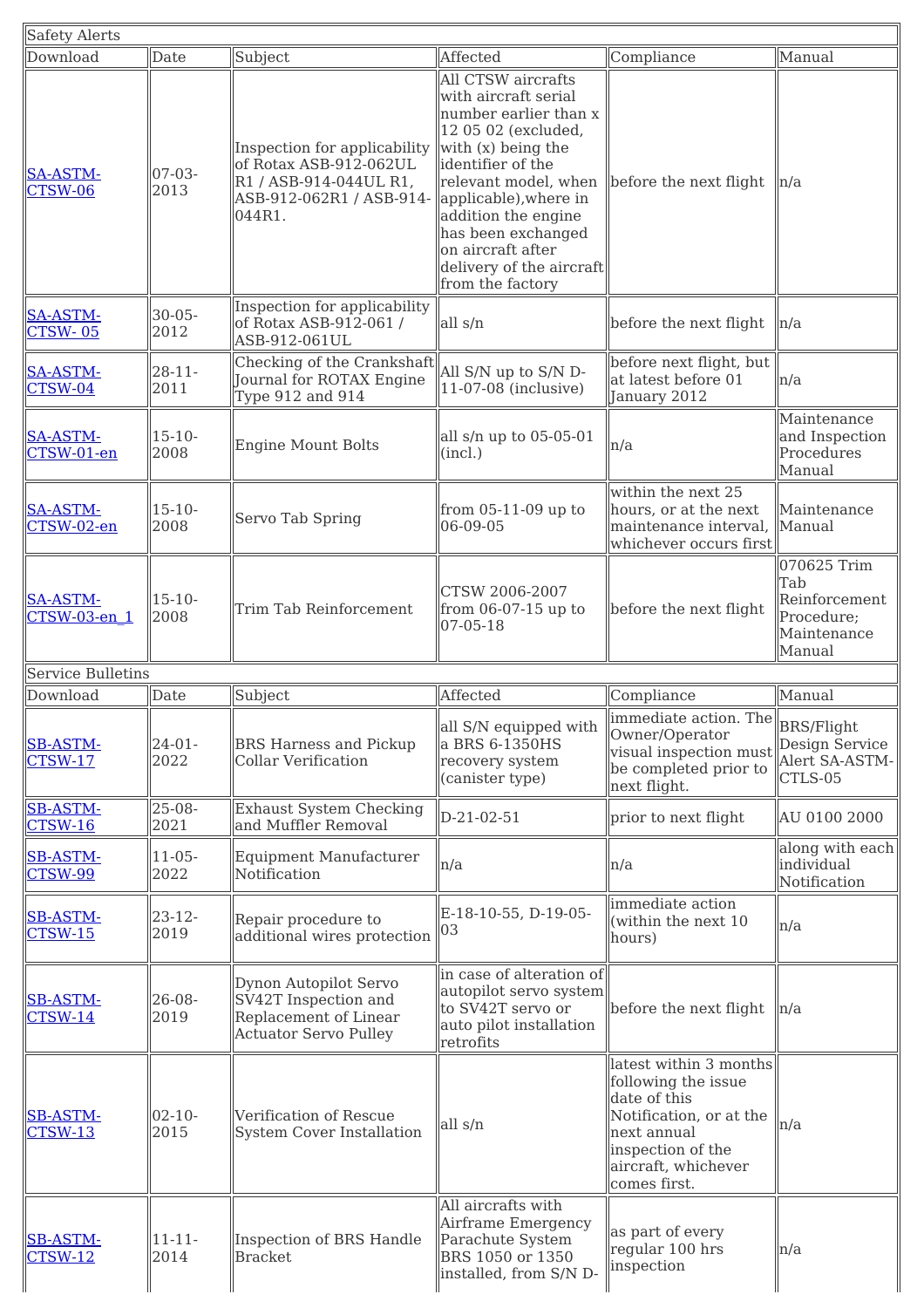| from 06-01-<br><b>PARACHUTE</b><br>$07$ (included) to $06-11$ -<br>Inspection of the Rescue<br>13(included); only<br>30-07-<br><b>SB-ASTM-</b><br><b>System Rear Harness</b><br>those with installed<br>before the next flight<br>2012<br><b>CTSW-10</b><br><b>BRS 1350 HS</b><br>connection<br>BRS1350 HS Airframe<br><b>Emergency Parachute</b><br>GmbH<br>System<br>All serial numbers<br>with applicable<br>Correction of Gross Weight<br>before 30 days after<br>Aircraft Operating<br>$23 - 12$<br><b>SB-ASTM-</b><br>the issuance of this<br>Metric Conversion to<br>2010<br>Instructions (AOI)<br>Operating<br><b>CTSW-09</b><br>Pounds<br>notice<br>Instructions<br>revision 5, 5a, 5b, 6,<br>7, 8.<br>(AOI)<br>All aircraft with<br>Garmin SL30 Garmin<br>SL40 units installed<br>and with aircraft<br>production date<br>Garmin SL30 and SL40<br>earlier than August<br>$08-10-$<br><b>SB-ASTM-</b><br>mandatory, but<br>Comm Radio Spurious<br>2010 (excluded), or<br>n/a<br>2010<br>without time limit<br>CTSW-08<br><b>Emissions Correction</b><br>when retrofitted with<br>named Garmin units<br>that have been<br>produced by Garmin<br>prior to October 2010<br>(excluded)<br>All serial numbers<br>CT Parts and<br>prior to $D-09-02-10$ or<br>Maintenance<br>F-09-02-01 (usage of<br>Manual, CT<br>$06 - 05 -$<br><b>SB-ASTM-</b><br>letters at beginning of<br>before the next flight<br>Fuel Filter Exchange<br>Aircraft<br>2010<br><b>CTSW-06</b><br>S/N started in 2008,<br>Maintenance<br>therefore all S/N<br>Manual<br>beginning without a<br>letter are affected)<br>at the next annual<br>S/N range 06-09-01 to<br>inspection. In cases<br>07-05-03, when<br>where the next annual<br><b>CTSW Parts</b><br>equipped with full<br>inspection comes<br>span trim tab, plus<br>within three months<br>aircraft that do have<br><b>LSA</b><br>$30 - 11$<br><b>SB-ASTM-</b><br>Stabilizer rear wall<br>from issuing of this<br>trim tab balancing<br>Maintenance<br>2009<br>$CTSW-07$<br>document it is<br>stiffening<br>weights but do not<br>permissible to extend<br>Procedures<br>have pre-formed<br>compliance to the<br>stiffeners supporting<br>Manual<br>time limit of three<br>each individual trim<br>moths from issuing of<br>tab hinge point.<br>this document.<br>Maintenance<br>$15 - 10 -$<br>all s/n from 03-04-03-<br><b>SB-ASTM-</b><br><b>Radiator Isolator Mounts</b><br>before the next flight<br>2008<br>16 to 05-06-03<br>Procedures<br>CTSW-01-en<br>Manual<br>every 300 hours, at<br>Maintenance<br>the annual inspection,<br>$15 - 10 -$<br><b>SB-ASTM-</b><br>all s/n<br>or after a hard<br><b>Landing Gear Inspection</b><br>2008<br>CTSW-02-en<br>Procedures<br>landing, whichever<br>Manual<br>occurs first.<br>05-12-01, 05-12-02,<br>05-12-03, 05-12-05,<br>$05-12-06, 05-12-07,$<br>$15 - 10 -$<br><b>SB-ASTM-</b><br>Servo Tab Hinge<br>05-12-08, 06-01-07,<br>n/a<br>n/a<br>CTSW-03-en<br>2008<br>Enhancement<br>06-01-08, 06-01-09,<br>$06-01-10, 06-01-11,$<br>06-01-12, 06-02-05,<br>06-02-06<br>All aircrafts equipped<br>Inspection of Neuform 3-<br>$15 - 10 -$<br>with Neuform 3-blade<br><b>SB-ASTM-</b><br><b>Bladed Variable Pitch</b><br>before the next flight<br>n/a<br>2008<br>CTSW-05-en<br>Variable Pitch<br>Propeller Installation<br>Propeller<br>Service Notifications |          |      | $05-01-01$ onwards. |            |                                                              |
|-----------------------------------------------------------------------------------------------------------------------------------------------------------------------------------------------------------------------------------------------------------------------------------------------------------------------------------------------------------------------------------------------------------------------------------------------------------------------------------------------------------------------------------------------------------------------------------------------------------------------------------------------------------------------------------------------------------------------------------------------------------------------------------------------------------------------------------------------------------------------------------------------------------------------------------------------------------------------------------------------------------------------------------------------------------------------------------------------------------------------------------------------------------------------------------------------------------------------------------------------------------------------------------------------------------------------------------------------------------------------------------------------------------------------------------------------------------------------------------------------------------------------------------------------------------------------------------------------------------------------------------------------------------------------------------------------------------------------------------------------------------------------------------------------------------------------------------------------------------------------------------------------------------------------------------------------------------------------------------------------------------------------------------------------------------------------------------------------------------------------------------------------------------------------------------------------------------------------------------------------------------------------------------------------------------------------------------------------------------------------------------------------------------------------------------------------------------------------------------------------------------------------------------------------------------------------------------------------------------------------------------------------------------------------------------------------------------------------------------------------------------------------------------------------------------------------------------------------------------------------------------------------------------------------------------------------------------------------------------------------------------------------------------------------------------------------------------------------------------------------------------------------------------------------------------------------------------------------------------------------------------------------------------------------------------------------------------------------------|----------|------|---------------------|------------|--------------------------------------------------------------|
|                                                                                                                                                                                                                                                                                                                                                                                                                                                                                                                                                                                                                                                                                                                                                                                                                                                                                                                                                                                                                                                                                                                                                                                                                                                                                                                                                                                                                                                                                                                                                                                                                                                                                                                                                                                                                                                                                                                                                                                                                                                                                                                                                                                                                                                                                                                                                                                                                                                                                                                                                                                                                                                                                                                                                                                                                                                                                                                                                                                                                                                                                                                                                                                                                                                                                                                                                     |          |      |                     |            | <b>INSTALLATION</b><br>MANUAL (PIM)<br><b>Flight Design</b>  |
|                                                                                                                                                                                                                                                                                                                                                                                                                                                                                                                                                                                                                                                                                                                                                                                                                                                                                                                                                                                                                                                                                                                                                                                                                                                                                                                                                                                                                                                                                                                                                                                                                                                                                                                                                                                                                                                                                                                                                                                                                                                                                                                                                                                                                                                                                                                                                                                                                                                                                                                                                                                                                                                                                                                                                                                                                                                                                                                                                                                                                                                                                                                                                                                                                                                                                                                                                     |          |      |                     |            | AU 010 01000<br><b>Flight Design</b><br><b>CTSW Aircraft</b> |
|                                                                                                                                                                                                                                                                                                                                                                                                                                                                                                                                                                                                                                                                                                                                                                                                                                                                                                                                                                                                                                                                                                                                                                                                                                                                                                                                                                                                                                                                                                                                                                                                                                                                                                                                                                                                                                                                                                                                                                                                                                                                                                                                                                                                                                                                                                                                                                                                                                                                                                                                                                                                                                                                                                                                                                                                                                                                                                                                                                                                                                                                                                                                                                                                                                                                                                                                                     |          |      |                     |            |                                                              |
|                                                                                                                                                                                                                                                                                                                                                                                                                                                                                                                                                                                                                                                                                                                                                                                                                                                                                                                                                                                                                                                                                                                                                                                                                                                                                                                                                                                                                                                                                                                                                                                                                                                                                                                                                                                                                                                                                                                                                                                                                                                                                                                                                                                                                                                                                                                                                                                                                                                                                                                                                                                                                                                                                                                                                                                                                                                                                                                                                                                                                                                                                                                                                                                                                                                                                                                                                     |          |      |                     |            |                                                              |
|                                                                                                                                                                                                                                                                                                                                                                                                                                                                                                                                                                                                                                                                                                                                                                                                                                                                                                                                                                                                                                                                                                                                                                                                                                                                                                                                                                                                                                                                                                                                                                                                                                                                                                                                                                                                                                                                                                                                                                                                                                                                                                                                                                                                                                                                                                                                                                                                                                                                                                                                                                                                                                                                                                                                                                                                                                                                                                                                                                                                                                                                                                                                                                                                                                                                                                                                                     |          |      |                     |            | Catalog, CTSW-<br>and Inspections                            |
|                                                                                                                                                                                                                                                                                                                                                                                                                                                                                                                                                                                                                                                                                                                                                                                                                                                                                                                                                                                                                                                                                                                                                                                                                                                                                                                                                                                                                                                                                                                                                                                                                                                                                                                                                                                                                                                                                                                                                                                                                                                                                                                                                                                                                                                                                                                                                                                                                                                                                                                                                                                                                                                                                                                                                                                                                                                                                                                                                                                                                                                                                                                                                                                                                                                                                                                                                     |          |      |                     |            | and Inspection                                               |
|                                                                                                                                                                                                                                                                                                                                                                                                                                                                                                                                                                                                                                                                                                                                                                                                                                                                                                                                                                                                                                                                                                                                                                                                                                                                                                                                                                                                                                                                                                                                                                                                                                                                                                                                                                                                                                                                                                                                                                                                                                                                                                                                                                                                                                                                                                                                                                                                                                                                                                                                                                                                                                                                                                                                                                                                                                                                                                                                                                                                                                                                                                                                                                                                                                                                                                                                                     |          |      |                     |            | and Inspection                                               |
|                                                                                                                                                                                                                                                                                                                                                                                                                                                                                                                                                                                                                                                                                                                                                                                                                                                                                                                                                                                                                                                                                                                                                                                                                                                                                                                                                                                                                                                                                                                                                                                                                                                                                                                                                                                                                                                                                                                                                                                                                                                                                                                                                                                                                                                                                                                                                                                                                                                                                                                                                                                                                                                                                                                                                                                                                                                                                                                                                                                                                                                                                                                                                                                                                                                                                                                                                     |          |      |                     |            |                                                              |
|                                                                                                                                                                                                                                                                                                                                                                                                                                                                                                                                                                                                                                                                                                                                                                                                                                                                                                                                                                                                                                                                                                                                                                                                                                                                                                                                                                                                                                                                                                                                                                                                                                                                                                                                                                                                                                                                                                                                                                                                                                                                                                                                                                                                                                                                                                                                                                                                                                                                                                                                                                                                                                                                                                                                                                                                                                                                                                                                                                                                                                                                                                                                                                                                                                                                                                                                                     |          |      |                     |            |                                                              |
|                                                                                                                                                                                                                                                                                                                                                                                                                                                                                                                                                                                                                                                                                                                                                                                                                                                                                                                                                                                                                                                                                                                                                                                                                                                                                                                                                                                                                                                                                                                                                                                                                                                                                                                                                                                                                                                                                                                                                                                                                                                                                                                                                                                                                                                                                                                                                                                                                                                                                                                                                                                                                                                                                                                                                                                                                                                                                                                                                                                                                                                                                                                                                                                                                                                                                                                                                     |          |      |                     |            |                                                              |
| Subject<br>$13-04-$                                                                                                                                                                                                                                                                                                                                                                                                                                                                                                                                                                                                                                                                                                                                                                                                                                                                                                                                                                                                                                                                                                                                                                                                                                                                                                                                                                                                                                                                                                                                                                                                                                                                                                                                                                                                                                                                                                                                                                                                                                                                                                                                                                                                                                                                                                                                                                                                                                                                                                                                                                                                                                                                                                                                                                                                                                                                                                                                                                                                                                                                                                                                                                                                                                                                                                                                 | Download | Date | Affected            | Compliance | Manual                                                       |